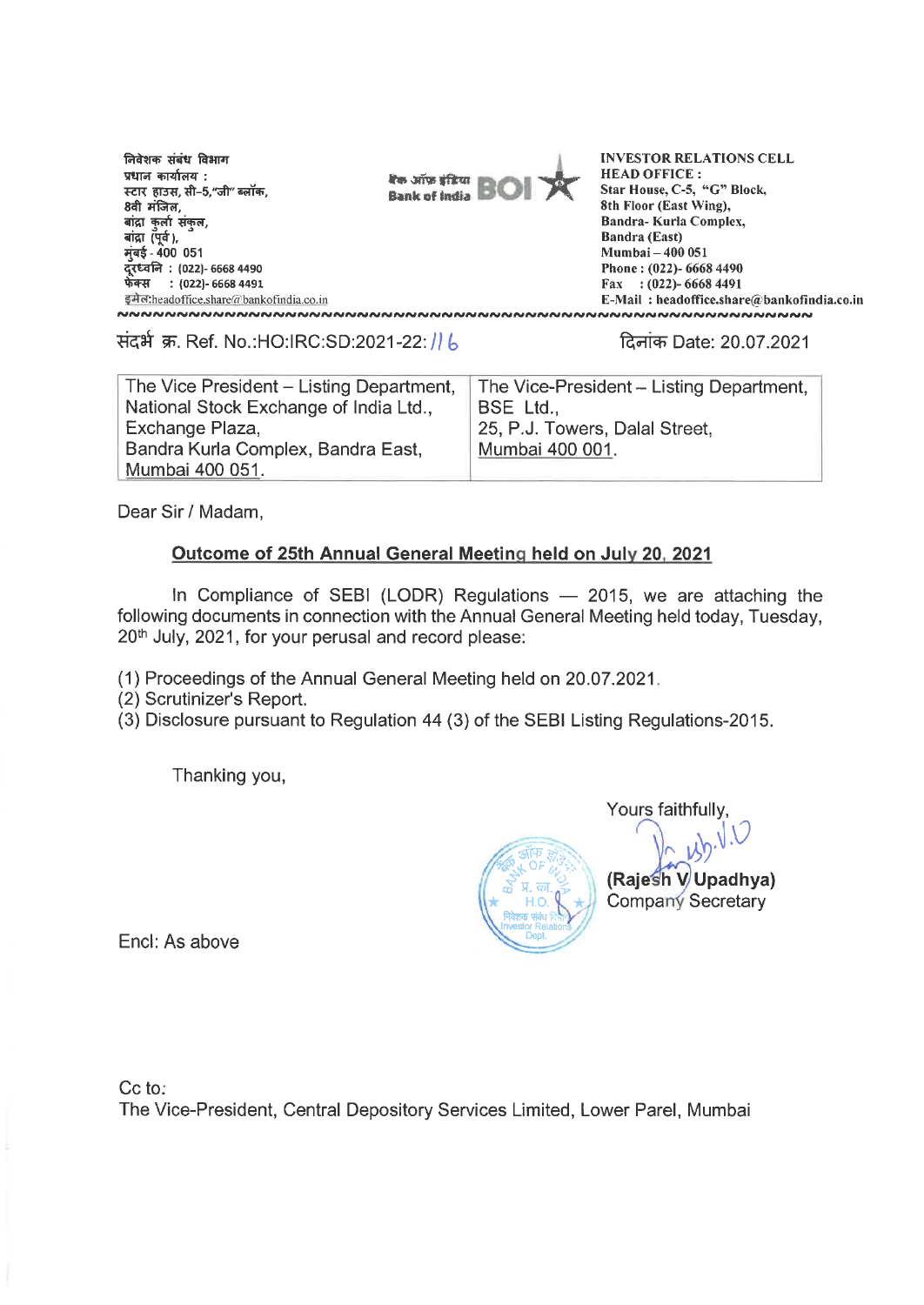**Proceedings of the 25th Annual General Meeting of the Shareholders of Bank of India, held on Tuesday, July 20, 2021 at 11.00 A.M. through Video Conference (VC) / Other Audio Visual Means (OAVM) from Bank of India Head Office, Star House, Bandra Kurla Complex, Bandra (East), Mumbai — 400 051** 

- 1. In accordance with the Notice dated  $04<sup>th</sup>$  June 2021, the  $25<sup>th</sup>$  Annual General Meeting of the Bank was held on Tuesday, July 20, 2021 at 11.00 A.M 1ST through Video Conference / Other Audio Visual Means. The Meeting was attended by 46 shareholders, 6 Directors including the Chairman of the Nomination Committee, Chairman of the Stakeholder Relationship Committee and Member of Audit Committee authorized to answer the shareholders queries as required under SEBI LODR Regulations, 2015 also attended the Meeting.
- 2. Pursuant to Regulation 59 of the Bank of India (Shares and Meetings) Regulations, 2007 the Meeting was chaired by Shri A K Das, Managing Director & C.E.O of the Bank. The Chairman informed that in view of the continuing Covid-19 pandemic, the Ministry of Corporate Affairs ("MCA") has vide its various Circulars issued from time to time, approval received from Department of Financial Services, Ministry of Finance, Government of India, permitted the holding of the Annual General Meeting ("AGM") through VC / OAVM, without the physical presence of the Members at a common venue. In compliance with the provisions of **SEBI** (Listing Obligations and Disclosure Requirements) Regulations, 2015 ("SEBI Listing Regulations") and MCA Circulars, the AGM of the Bank is being held through VC / OAVM. He welcomed the shareholders to the Annual General Meeting and introduced the Directors of the Bank.
- 3. After the Company Secretary confirmed the presence of necessary quorum at 11.00 A.M., as required under Regulation 58 of the Bank of India (Shares and Meetings) Regulations, 2007, the Chairman called the Meeting to order and commenced the proceedings.
- 4. The Chairman informed that the Notice convening the Meeting and the Annual Report for the year ended March 31, 2021 were Emailed to all the shareholders of the Bank on  $28<sup>th</sup>$  June 2021 besides publishing in the English, Hindi and Marathi Newspapers. It was also uploaded on the websites of NSE, BSE, CDSL, Bigshare services Pvt. Ltd. and Bank of India. With the consent of the shareholders attending the meeting, the same was taken as read.

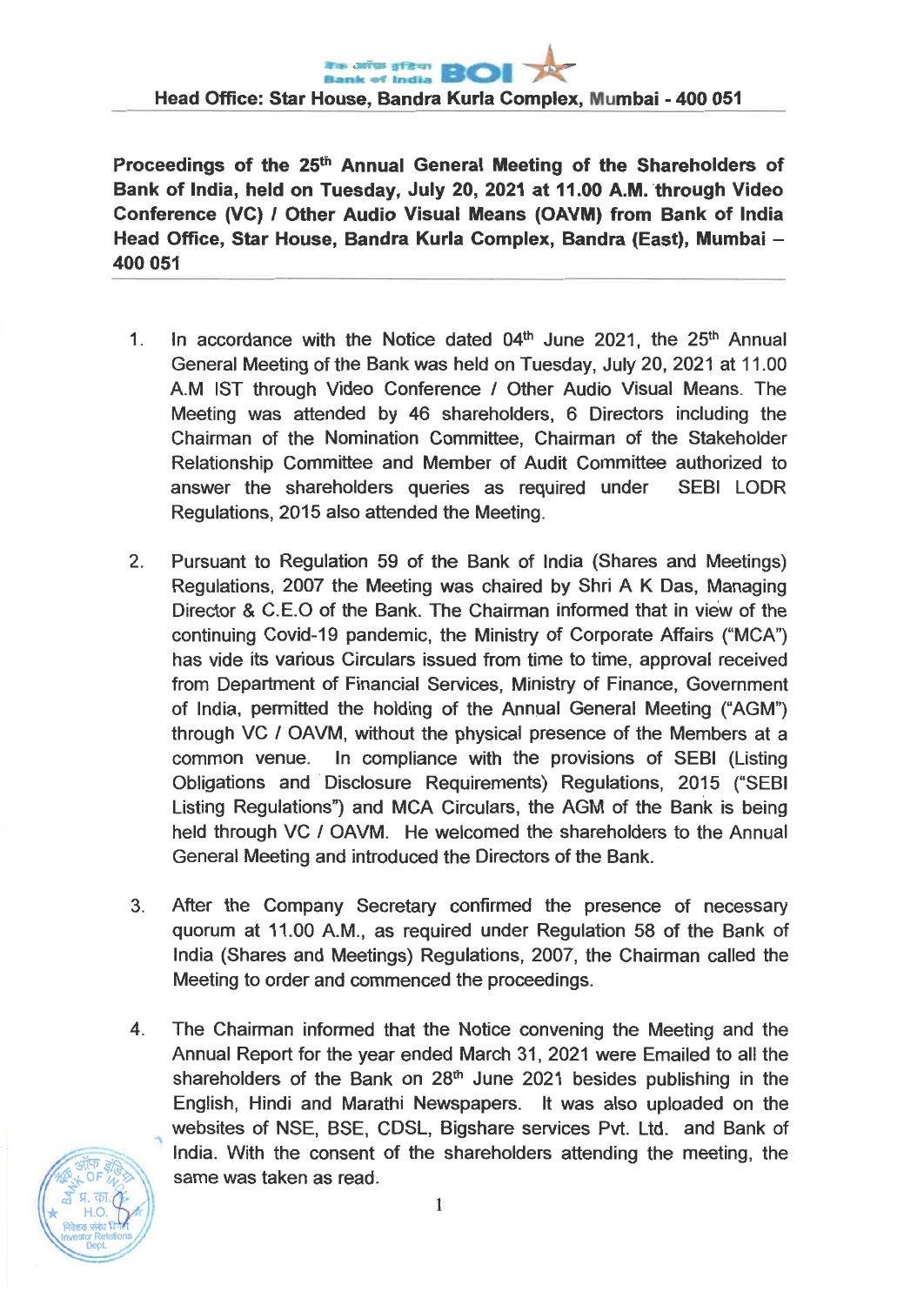- 5. At the request of the Chairman, Directors who attended the meeting introduced themselves.
- 6. The Chairman informed that Shri S.D. Sharma, Under Secretary, Department of Financial Services, Ministry of Finance, New Delhi, representing Government of India, the major shareholder (90.34%) of the Bank, attending the Annual General Meeting from New Delhi.
- 7. The Chairman then addressed the Shareholders highlighting the economic and business environment and also presented other updates. Thereafter, he highlighted the achievements of the Bank during the year 2020-21.
- 8. Thereafter the Chairman informed that the Bank had provided e-voting facility to the shareholders (for voting for or against the Agenda to the meeting) and appointed Central Depository Services Limited (CDSL) as e-Voting agency. M/s S. N. Ananthasubramanian & Co., Practicing Company Secretaries have been appointed as Scrutinizer to oversee the e-Voting process. He further stated that the e-Voting was held from 09.00 a.m. on Friday, July 16, 2021 to 5.00 p.m. on Monday, July 19, 2021 and those shareholders who had not participated in remote e-voting could cast their vote during the course of the Meeting.
- 9. The Chairman then took up for consideration the items on the Agenda viz.,
	- a. to discuss, approve and adopt the Audited Balance Sheet of the Bank as at March 31, 2021, Profit and Loss Account of the Bank for the year ended March 31, 2021, the Report of the Board of Directors on the working and activities of the Bank for the period covered by the Accounts and the Auditors' Report on the Balance Sheet and Accounts.
	- b Approval to raise Fresh Capital upto an amount of Rs. 3,000 Crore (Rs. Three Thousand Crore) by way of Equity Shares / Additional Tier —I Bonds (both domestic and foreign) and Tier-II Bonds upto an amount of Rs.1,800 Crore by way of Public Issue or Right Issue or Preferential Issue or QIP or Private placement or any other permitted mode at an appropriate time whether at a discount or premium to the market price.
- $10.$ The Chairman invited the shareholders who had already registered themselves to speak at the Meeting to make their observations and seek clarification, if any, on the agenda items.

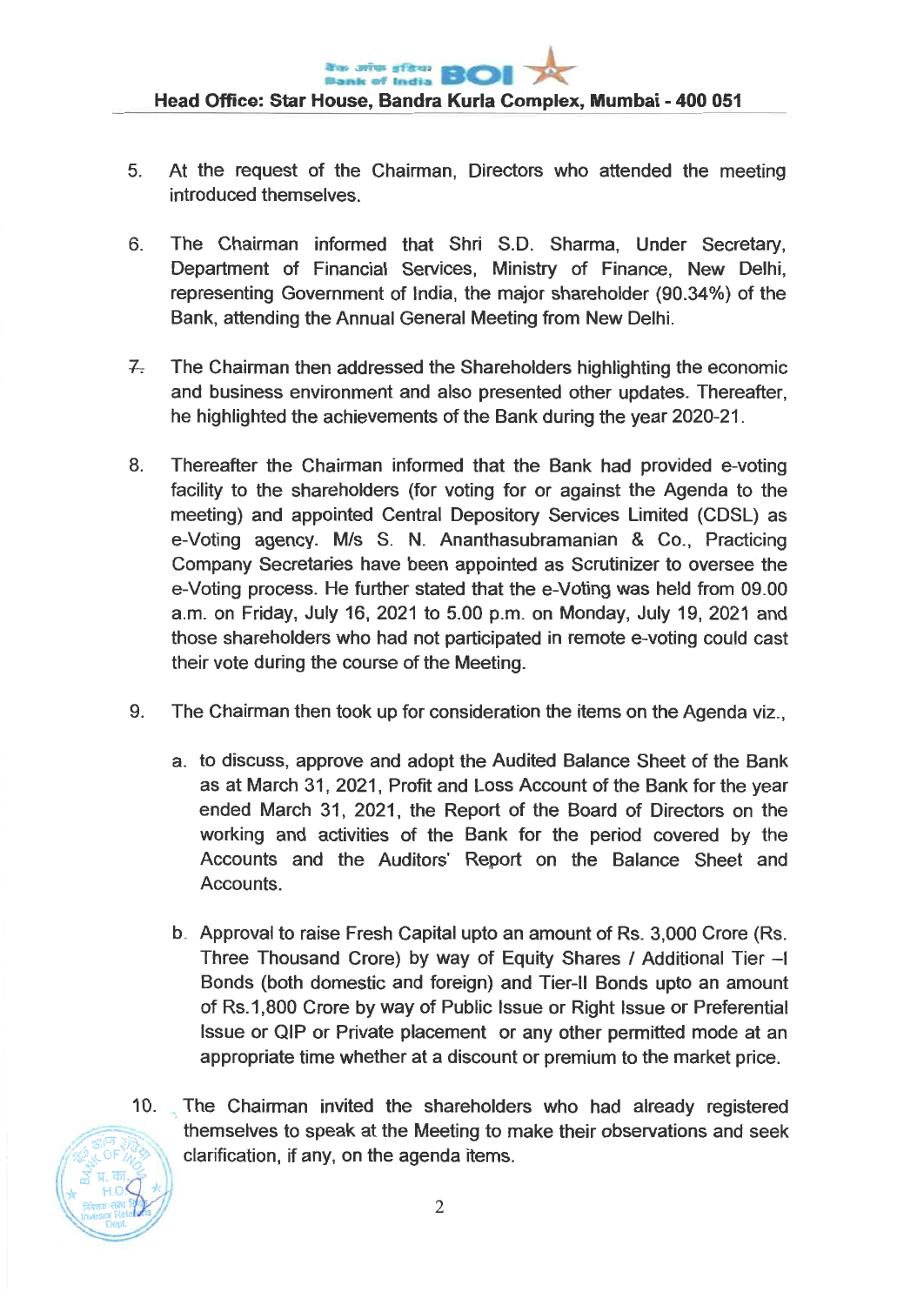

**Head Office: Star House, Bandra Kurla Complex, Mumbai - 400 051** 

- 11 Observations / queries raised by such shareholders, were duly replied/ clarified by the Chairman.
- 12. The Chairman thereafter requested shareholders who had not cast their votes to vote and informed that voting facility will be available for 15 minutes after the Close of the Meeting. He also informed that the Consolidated Results of E-Voting and AGM Voting at the meeting will be hosted in the website of the Bank, Stock Exchanges (NSE and BSE), CDSL (The Voting Agency) and declared the meeting as closed.
- 13. Based on the Report of the Scrutinizers, both the agenda items as mentioned in para no. 9 above, were passed with requisite majority

Certified True Copy

**A**<br><sub>**P + 9H**<br><sub>**P + 9H**<br>B = 8H</sub></sub>  $(b.\sqrt{C}$ **...---z\_-7- k (L - ,.. <sup>4</sup> 0.. 7 .(Rajesh V tipadhya) Company Secretary** 

Place: Mumbai Dated 20<sup>th</sup> July 2021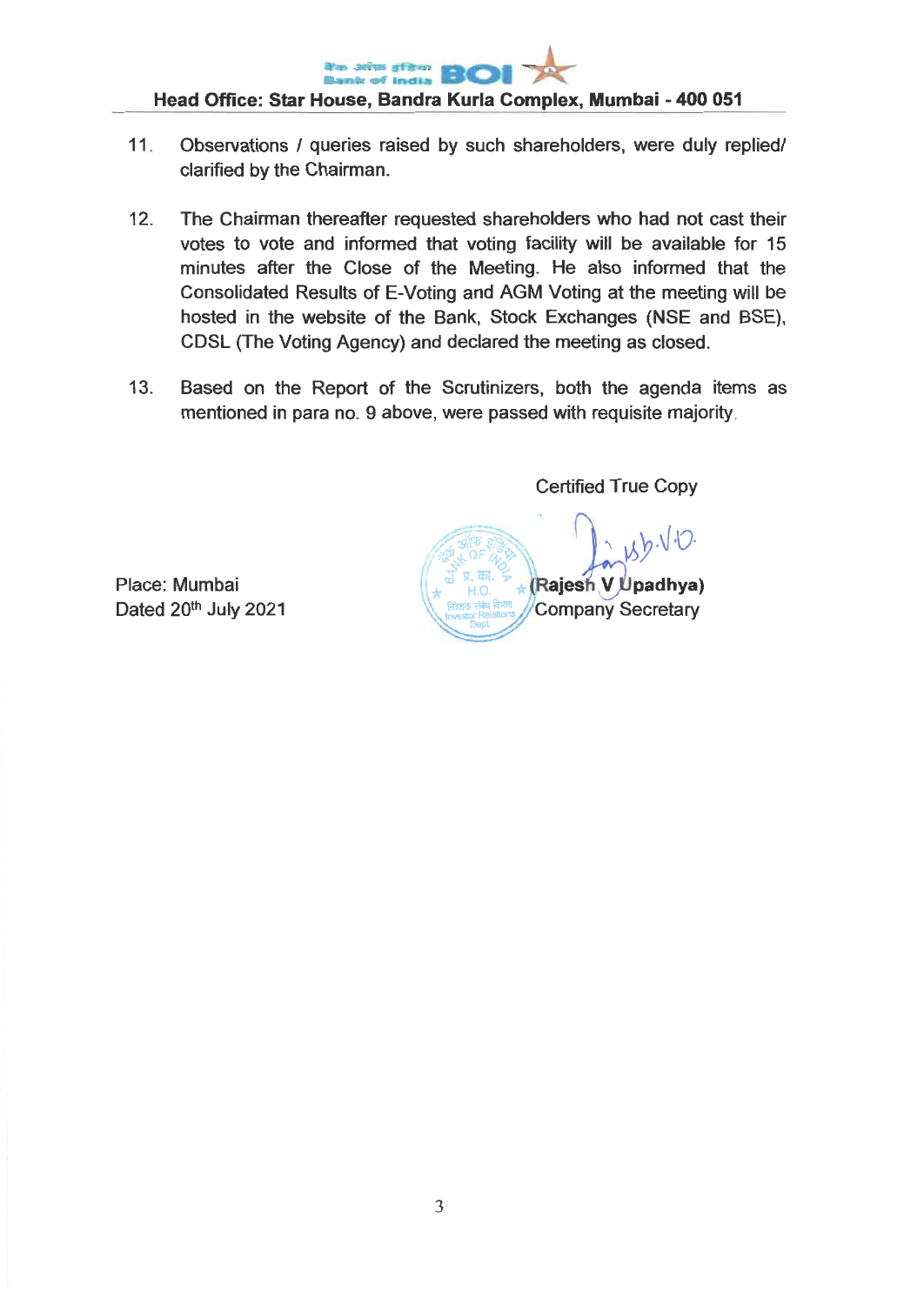# **S. N. ANANVIASUBRAMANIAN & CO Company Secretaries**

10/25-26, 2nd Floor, Brindaban, Thane (W) - 400 601 T: +91 22 25345648 | +91 22 25432704 E: snaco@snaco.net | W: www.snaco.net ICSI Unique Code: P1991MH040400

20th July, 2021

To, The Managing Director & CEO **Bank of India**  Star House, C-5, G Block, Bandra Kuria Complex, Mumbai — 400 051.

Dear Sir,

We thank you for appointing us as the Scrutinizer for remote e-voting process and voting by your Shareholders at the 25<sup>th</sup> Annual General Meeting of your Bank held on Tuesday, 20<sup>th</sup> July, 2021 through Video Conferencing ("VC") / Other Audio-Visual Means ("OAVM").

We are pleased to submit the Scrutinizer's Report, which is comprehensive and selfexplanatory in all respects.

MALATI ANIL KUMAR Digitally signed by MALATI ANIL KUMAR Date:2021.0720 15:17:14 +0530'



**Malati Kumar** 

**Partner**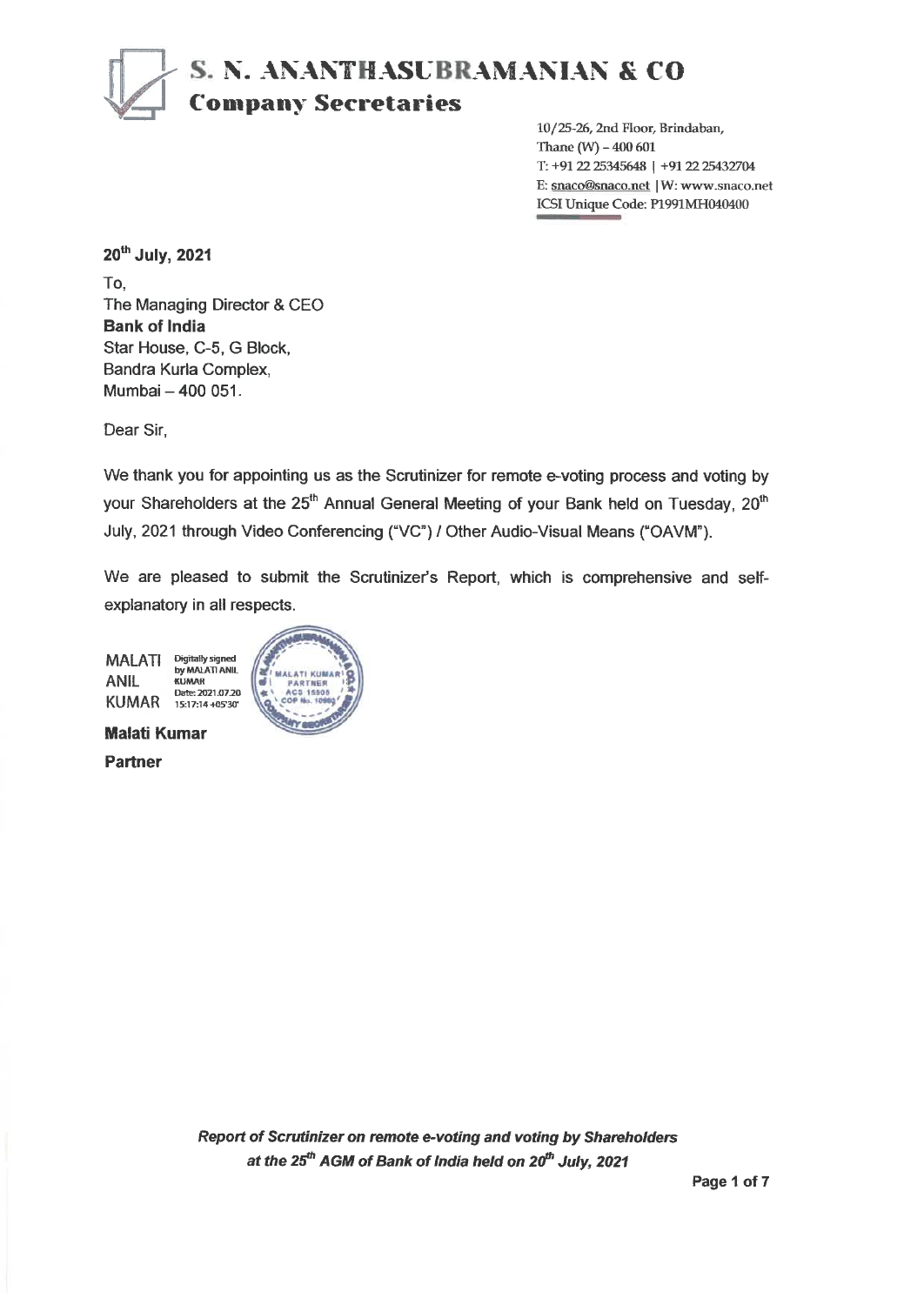## **S. N. ANANTHASUBRAMANIAN & CO Company Secretaries**

#### **SCRUTINIZER S REPORT**

| Name of the Bank    | <b>Bank of India</b>                                                    |
|---------------------|-------------------------------------------------------------------------|
| <b>Meeting</b>      | 25th Annual General Meeting                                             |
| Day, Date & Time    | Tuesday, 20 <sup>th</sup> July, 2021 at 11:00 a.m. (IST)                |
| <b>Deemed Venue</b> | Star House, C-5, G Block, Bandra Kurla Complex,<br>Mumbai - 400 051.    |
| <b>Mode</b>         | Video Conferencing ("VC") / Other Audio-Visual<br><b>Means ("OAVM")</b> |

#### **1. Appointment as Scrutinizer**

**We were appointed as the Scrutinizer for the remote e-voting as well as the**  e-voting by Shareholders at the 25<sup>th</sup> Annual General Meeting ("AGM") of Bank of India (hereinafter referred to as the Bank) held on Tuesday, 20<sup>th</sup> July, 2021 at 11:00 **a.m. (IST) through Video Conferencing ("VC") / Other Audio-Visual Means ("OAVM"). Our responsibility as a Scrutinizer was to ensure that the voting process was conducted in a fair and transparent manner and submit a Scrutinizer's report on the voting on the resolutions, based on the reports generated from the electronic voting system.** 

#### **2. Dispatch of Notice convening the AGM**

**2.1 Pursuant to General Circulars No. 14/2020, 17/2020, 20/2020 and 02/2021**  dated 8<sup>th</sup> April, 2020, 13<sup>th</sup> April, 2020, 05<sup>th</sup> May, 2020 and 13<sup>th</sup> January, 2021 **respectively issued by the Ministry of Corporate Affairs, advertisement was published in Business Standard (English newspaper) and Mumbai Lakshadeep (vernacular language newspaper), having electronic editions on**  29<sup>th</sup> June, 2021 respectively, specifying the date and time of the AGM, **availability of the notice on Bank's website and website of the Stock Exchanges, manner of registration of email ids by the Shareholders (both** 





**Report of Scrutinizer on remote e-voting and voting by Shareholders**  at the 25<sup>th</sup> AGM of Bank of India held on 20<sup>th</sup> July, 2021

**Page 2 of 7**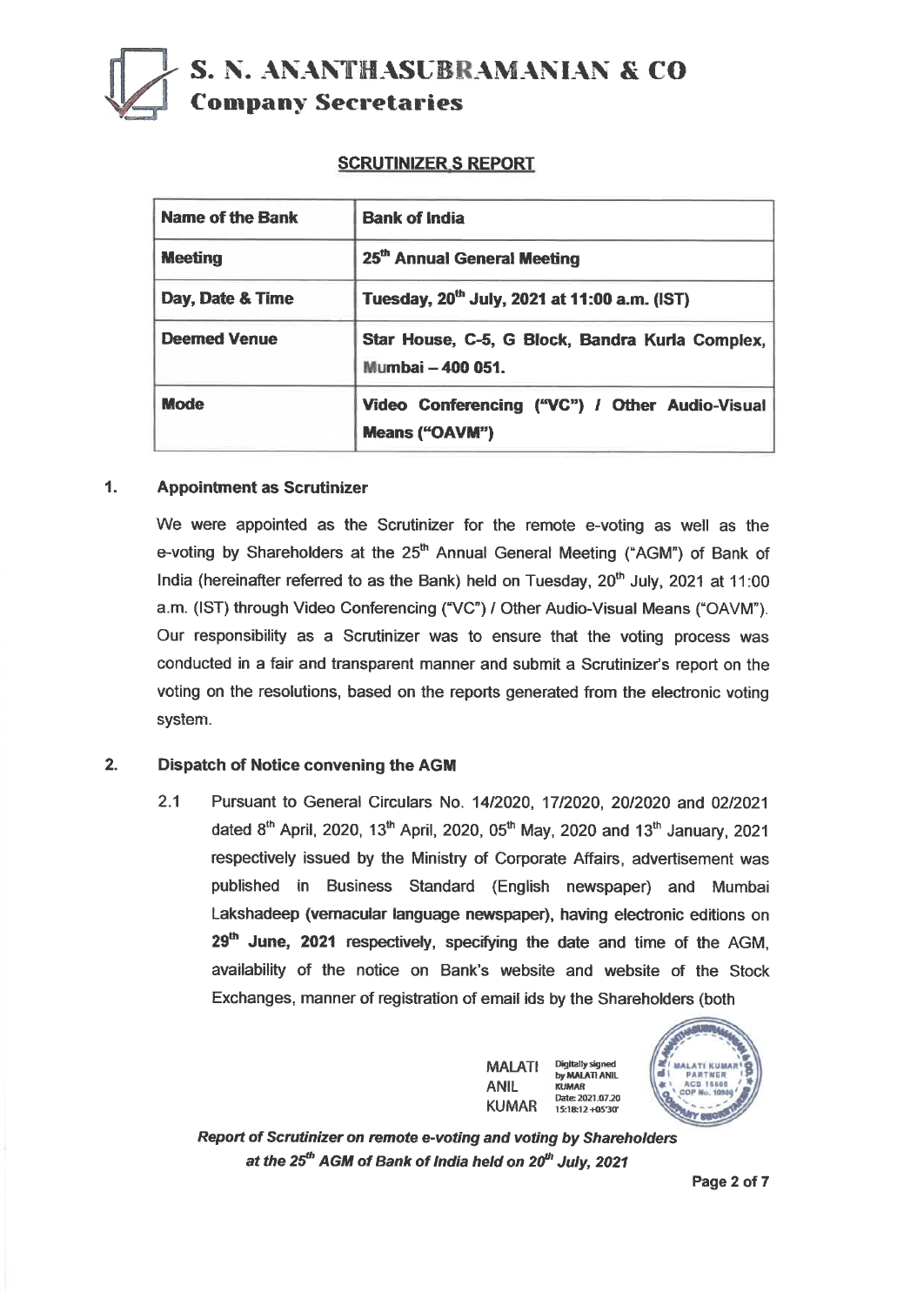## **S. N. ANANTHASUBRAMANIAN & CO ) <sup>1</sup>Company Secretaries**

physical and demat) who are yet to register their email ids with the Bank, manner of voting through remote e-voting or through e-voting system at the AGM, etc.

- 2.2 The Bank hosted the notice of AGM on its website, website of CDSL (e-voting Agency) **and also submitted the same to BSE Limited and National Stock**  Exchange of India Limited on 28<sup>th</sup> June, 2021.
- 2.3 The Bank informed that on the basis of the Register of Shareholders and the list of Beneficial Owners made available by **Bigshare Services Pvt. Ltd.,** the Registrar and Share Transfer Agents ("RTA") of the Bank and the depositories viz., National Securities Depository Limited ("NSDL") and Central Depository Services **(India) Limited ("CDSL") respectively, the Bank completed dispatch**  of Notice of AGM on 28<sup>th</sup> June, 2021 by e-mail to 3,02,404 Shareholders whose email ids were registered with the Bank / Depositories.

#### **3 Cut-off date**

3.1 Voting rights were reckoned as on **Tuesday, 13th July, 2021,** being the cut-off date for the purpose of deciding the entitlements of Shareholders for remote e-voting and e-voting at the AGM, in respect of agenda Item Nos.1 and 2 of the Notice of AGM dated 04<sup>th</sup> June, 2021.

### **4 Remote e-voting process**

#### **4.1 Agency**

The Bank appointed **Central Depository Services (India) Limited ("CDSL")**  as the agency for providing the platform for remote e-voting and e-voting at the AGM.

#### 4.2 **Remote e-voting period**

Remote e-voting platform was open from 09:00 a.m. on Friday, 16<sup>th</sup> July, **2021 till 05:00 p.m. on Monday, 19<sup>th</sup> July, 2021 and Shareholders were** 

> **MALATI ANIL KUMAR Digitally signed by MALATI ANA KUMAR Dates 1021.07.20 15:1837+45'30'**



**Report of Scrutinizer on remote e-voting and voting by Shareholders**  at the 25<sup>th</sup> AGM of Bank of India held on 20<sup>th</sup> July, 2021

**Page 3 of 7**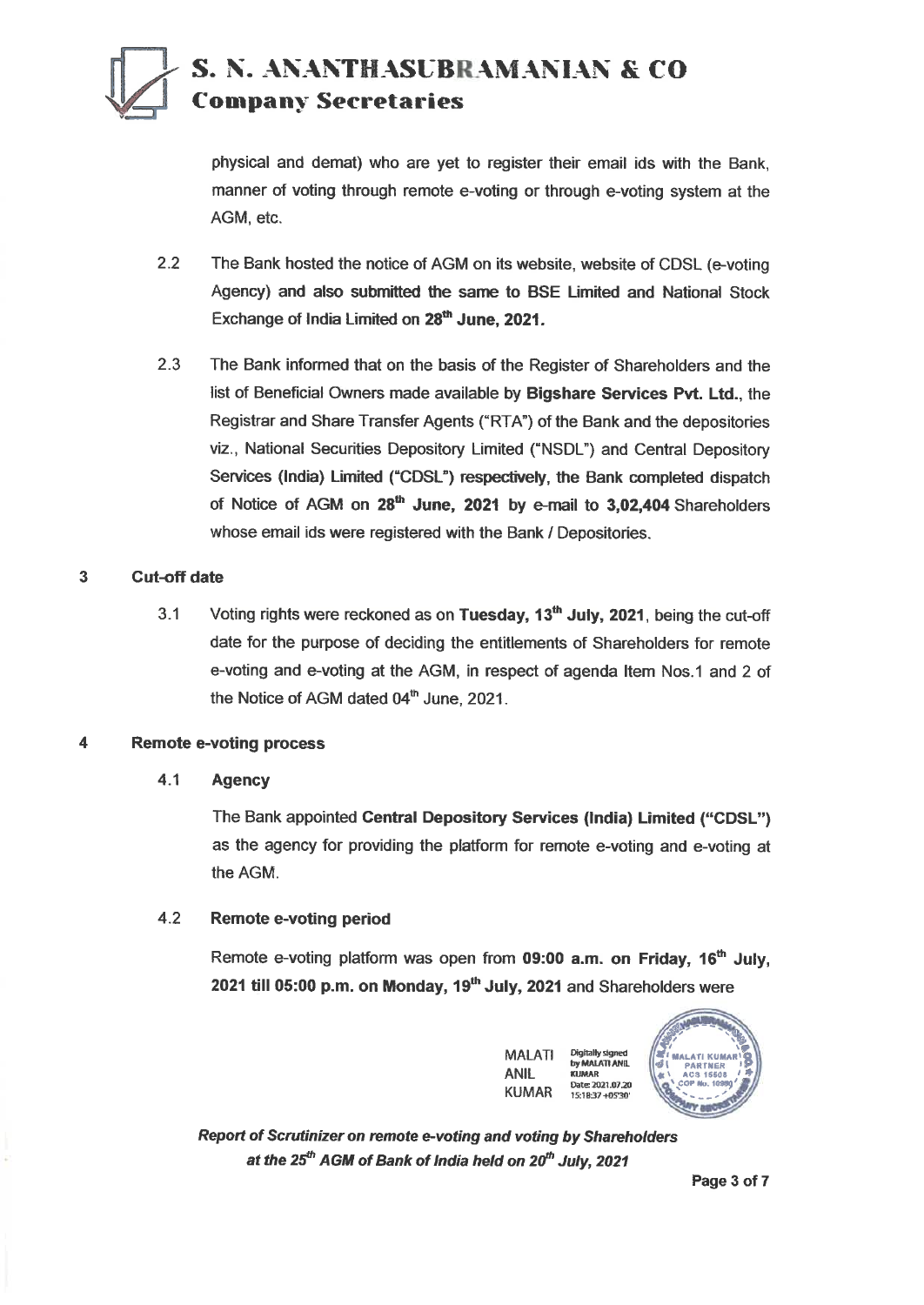## **S. N. ANANTHASUBRAMANIAN & CO Company Secretaries**

**required to cast their votes electronically conveying their assent or dissent in respect of the resolutions on the remote e-voting platform provided by CDSL.** 

#### **5 Voting at the AGM**

- **5.1 As prescribed under Rule 20(4)(xiii) of the Companies (Management and Administration) Rules, 2014, for the purpose of ensuring that Shareholders who have cast their votes through remote e-voting do not vote again at the general meeting, the Scrutinizer shall have access after closure of period of remote e-voting and before the start of general meeting, to only such details relating to Shareholders who have cast their votes through remote e-voting, such as their names, DP ID & Client ID / folios, number of shares held.**
- **5.2 Accordingly, CDSL, the remote e-voting agency provided us with the names, DP ID & Client ID / folios and shareholding of the Shareholders who had cast their votes through remote e-voting.**

### **6 Counting Process**

- **6.1 On completion of e-voting at the AGM, we unblocked the results of the remote e-voting and e-voting by Shareholders at the AGM, on the CDSL e-voting platform and downloaded the results for scrutiny.**
- **6.2 No Shareholder of the Bank other than the Central Government holds more than 10% of total voting rights of all Shareholders of the Bank, accordingly, provisions of Section 3(2E) of Banking Companies (Acquisition and Transfer of Undertakings) Act, 1970 with respect to restriction of voting rights are not applicable.**

#### **7 Results**

**7.1 Consolidated results with respect to Item No.1 & 2 on the agenda as set out in**  the Notice of the AGM dated 04<sup>th</sup> June, 2021 are enclosed herewith.





**Report of Scrutinizer on remote e-voting and voting by Shareholders**  at the 25<sup>th</sup> AGM of Bank of India held on 20<sup>th</sup> July, 2021

**Page 4 of 7**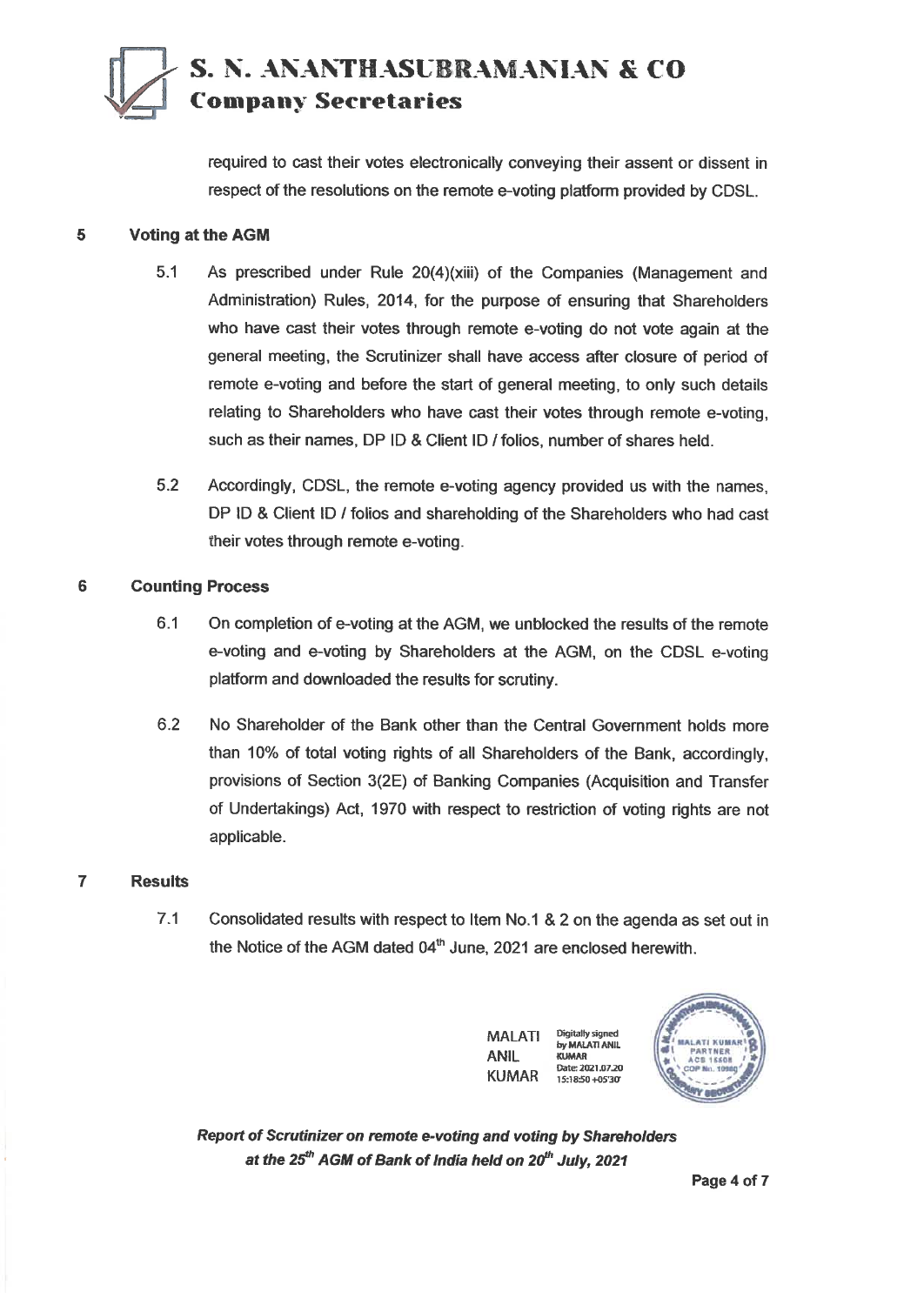## **S. N. ANANTHASUBRAMANIAN & CO ..=.1 Company Secretaries**

7.2 Based on the aforesaid results, we report that 01 (One) Ordinary Resolution as set out in Item No. 1 and 01 (One) Special Resolution as set out in Item No. 2 of the Notice of the AGM dated 04<sup>th</sup> June, 2021 have been passed with requisite majority.

#### For S. N. **ANANTHASUBRAMANIAN &** Co.

Company Secretaries

ICSI **Unique Code: P1991MH040400** 

MALATI ANIL KUMAR Digitally signed by MALAT1 ANIL KUMAR Date:2021.0720 15:19:03 +05'30'



Malati Kumar

Partner

ACS: 15508 I COP No. : 10980

ICSI UDIN: A015508C000661505

20<sup>th</sup> July, 2021 | Thane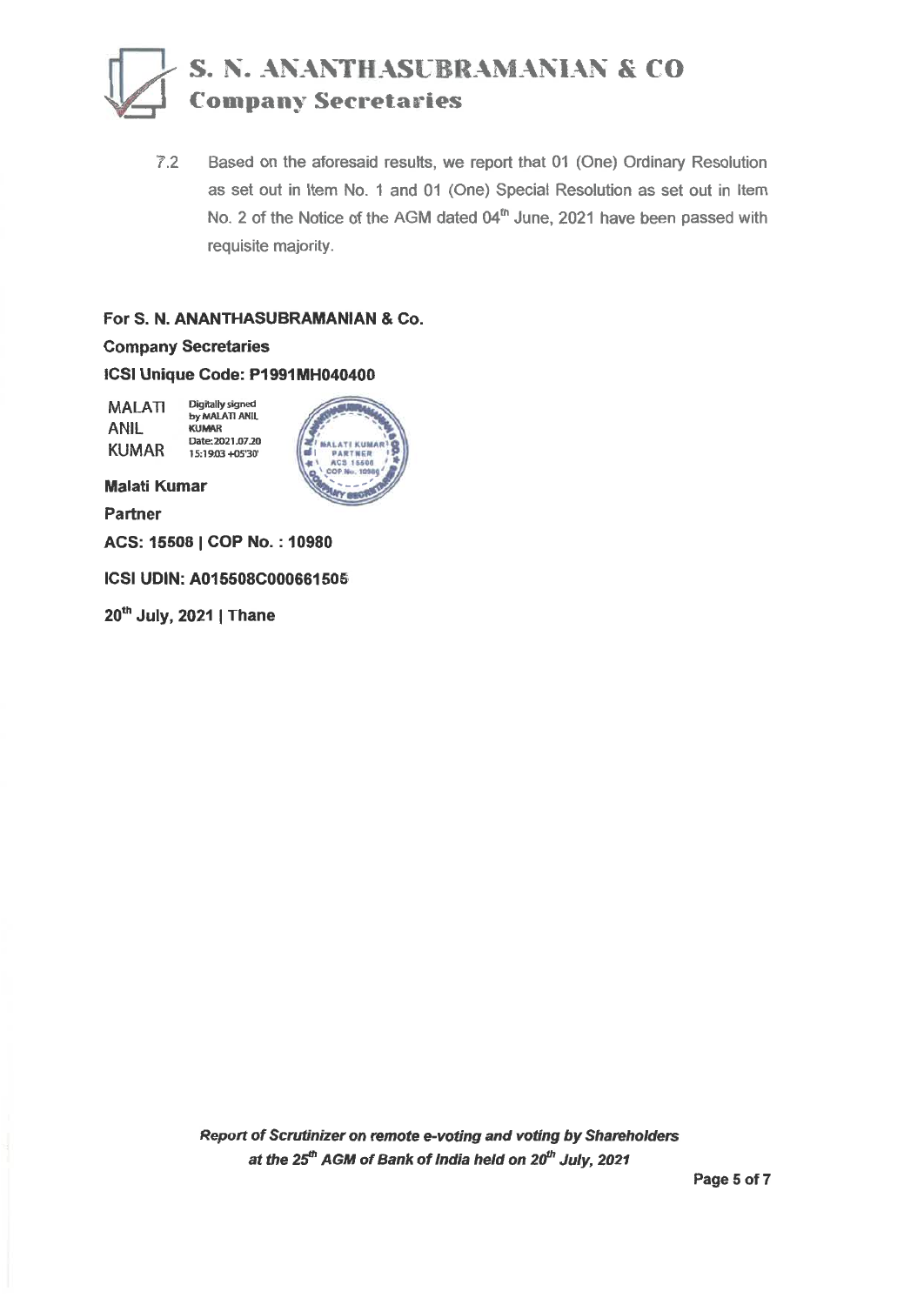

### **CONSOLIDATED RESULTS**

**Item No. 1: To discuss, approve and adopt the Audited Balance Sheet as at 31° March 2021, Profit and Loss Account of the Bank for the year ended 31° March 2021, Report of the Board of Directors on the working and activities of the Bank for the period covered by the Accounts and the Auditors, Report on the Balance Sheet and Accounts.** 

| <b>Remote e-voting</b><br><b>Particulars</b> |               |                | <b>Voting at the AGM</b>      |         |               | Percentage     |          |
|----------------------------------------------|---------------|----------------|-------------------------------|---------|---------------|----------------|----------|
|                                              | <b>Number</b> | <b>Votes</b>   | <b>Votes</b><br><b>Number</b> |         | <b>Number</b> | <b>Votes</b>   | (%)      |
| <b>Assent</b>                                | 721           | 3,51,25,53,806 |                               | 14, 115 | 724           | 3,51,25,67,921 | 99.9958  |
| <b>Dissent</b>                               | 25            | 1,47,359       |                               |         | 25            | 1,47,359       | 0.0042   |
| Total                                        | 746           | 3,51,27,01,165 |                               | 14, 115 | 749           | 3,51,27,15,280 | 100.0000 |

Based on the aforesaid result, we report that the Ordinary Resolution as set out in Item No. 1 of the Notice of the AGM dated 04<sup>th</sup> June, 2021 **has been passed with requisite majority.** 

**MALATI KUMARt PARTNER \*%. ACS 165011 ii:0:e.1099# MALATI Digitally signad by<br>MALATI ANIL KUMAR ANIL MALATI ANIL KUMAR Date 2021.07.20 KUMAR 1S.1017 4010' Malati Kumar Partner ACS: 15508 I COP No. : 10980 ICS( UDIN: A015508C000661505 20thJuly, 2021 I Thane** 

Report of Scrutinizer on remote e-voting and voting by Shareholders at the 25<sup>th</sup> AGM of Bank of India held on 20th July, 2021

**Page 6 of 7**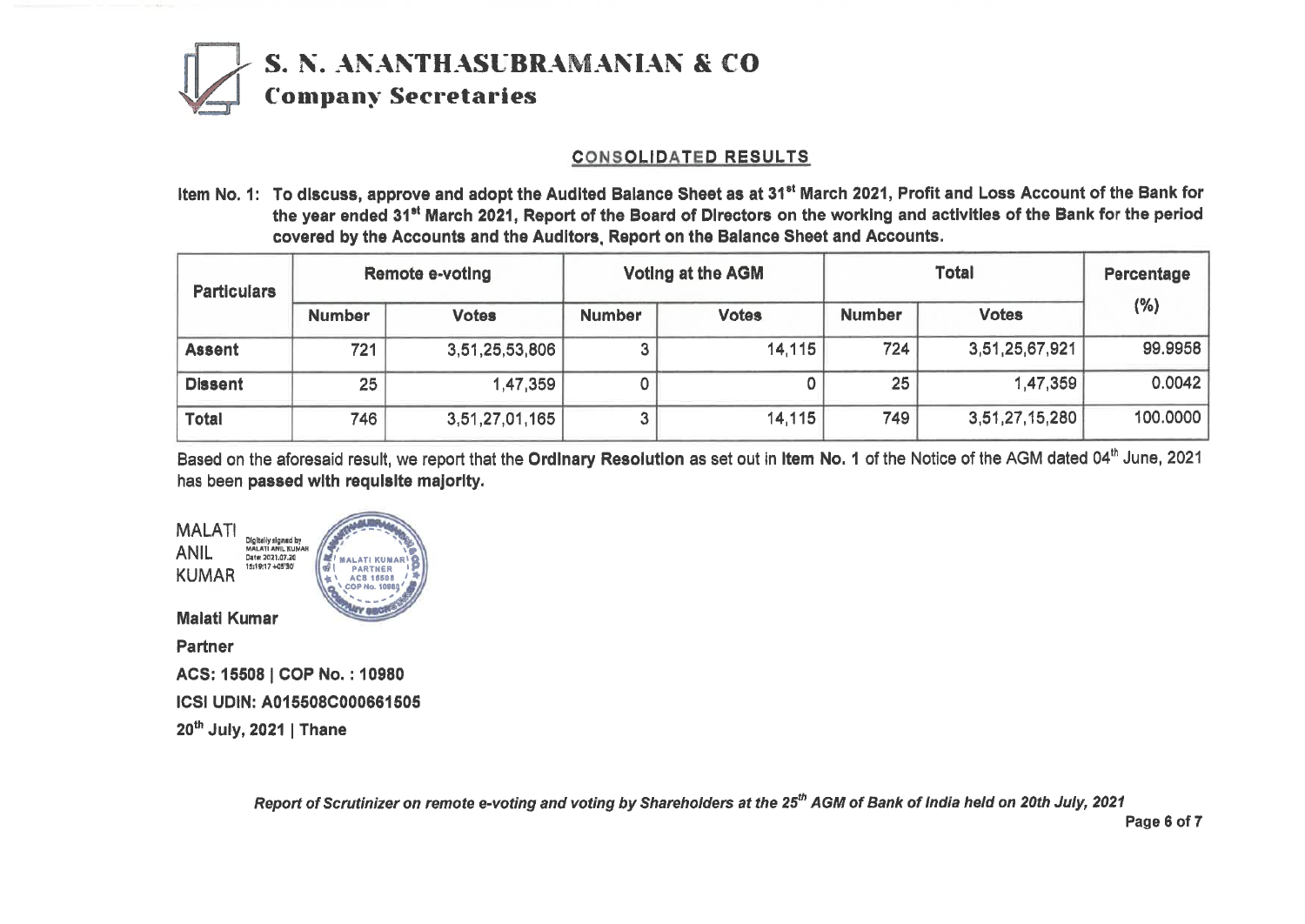

### **CONSOLIDATED RESULTS**

| <b>Particulars</b> | <b>Remote e-voting</b> |                | <b>Voting at the AGM</b> |              |               | Percentage     |          |  |
|--------------------|------------------------|----------------|--------------------------|--------------|---------------|----------------|----------|--|
|                    | <b>Number</b>          | <b>Votes</b>   | <b>Number</b>            | <b>Votes</b> | <b>Number</b> | <b>Votes</b>   | (%)      |  |
| <b>Assent</b>      | 701                    | 3,51,25,57,551 |                          | 14,115       | 704           | 3,51,25,71,666 | 99.9957  |  |
| <b>Dissent</b>     | 46                     | 1,51,459       |                          |              | 46            | 1,51,459       | 0.0043   |  |
| <b>Total</b>       | 747                    | 3,51,27,09,010 |                          | 14,115       | 750           | 3,51,27,23,125 | 100.0000 |  |

**Item No. 2: Approval to issue Fresh Equity Capital and Tier-I / Tier-II Bonds.** 

Based on the aforesaid result, we report that the Special Resolution as set out in Item No. 2 of the Notice of the AGM dated 04<sup>th</sup> June, 2021 has been **passed with requisite majority.** 

Digitally signed by MALATI ANIL MALATI **I. •**  / af **MALATI KUMAR<sup>I</sup>S<br>Bi PARTNER IP<br>41 ACS 15505 / T** ANIL KUMAR Date: 2021.07.20 KUMAR 15:1935 +0530' **GOP No. 100691 Maiati Kumar Partner ACS: 15508 I COP No. : 10980 ICS' UDIN: A015508C000881505 20th July, 2021 | Thane** 

**Report of Scrutinizer on remote e-voting and voting by Shareholders at the 25***th* **AGM of Bank of India held on 20th July, 2021** 

**Page 7 of 7**